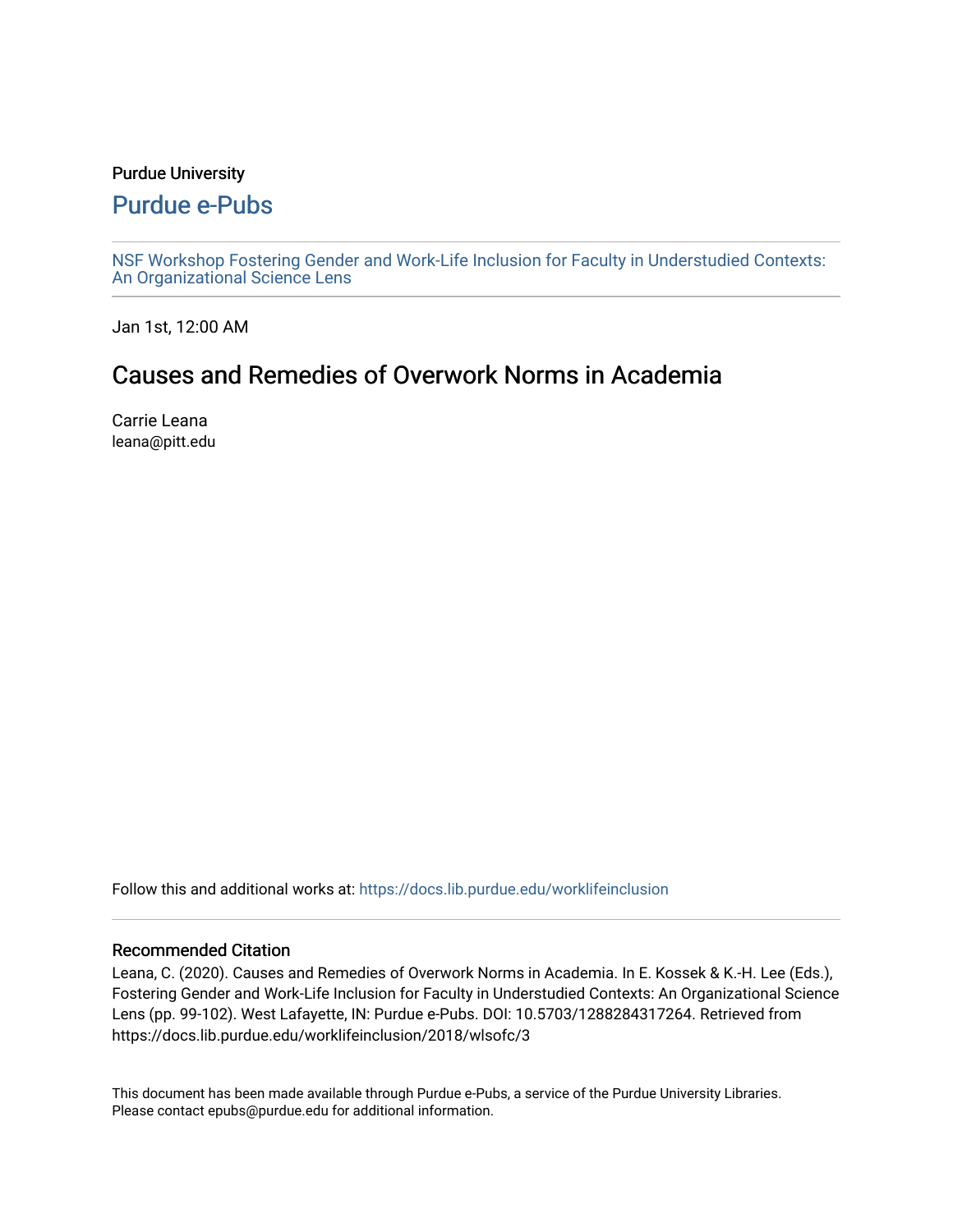## **Causes and Remedies of Overwork Norms in Academia**  University of Pittsburgh Carrie Leana

 My thinking on the topic of overwork norms in academia has been informed by the concept of work identity. This is for two reasons. First, the more I read and conducted interviews with academics about the topic, the more I realized how central identity was to the phenomenon of work culture in the academy. For academic researchers, our work is core to our identities. For many of us, it is central to who we are. In this regard, work is for many a calling or a passion as much as an occupation or job. And what we know from prior research is that work calling is a double‐edged sword (e.g., Bunderson & Thompson, 2009). On the one hand, a passion for one's work can enhance the meaning and fulfillment one receives from it. On the other, feelings of work passion often come with a good deal of sacrifice, typically in the form of overwork and an inability to "turn off" work to attend to other life demands.

 Second, there is a rich literature on professional identity. A recent article in *The Academy of Management Annals* on occupations and professions (Anteby, Chan, & Dibenigno, 2016) is a nice overview of this literature. Here the authors develop a framework for understanding occupational and professional identity – how it is developed, how it is enacted, and how it influences our relationships with others. In this article the authors describe three distinct lenses that have been used to understand professional identity: (1) becoming; (2) doing; and (3) relating. The becoming lens focuses on the ways in which occupational members are socialized into the values, norms, and work expectations of their profession. The doing lens is concerned with the ways in which occupational members perform their work tasks, including which tasks are given priority over others. And the relating lens focuses on the ways in which occupational members build collaborative relationships with co‐workers, clients, and others.

 In each of these domains – becoming, doing, and relating – there appear to be distinct implications for work norms; expectations – both of the self and by others; and work/family balance. In the "becoming" stage of occupational identity, academics prepare for their professions through the grueling apprenticeship process called graduate school. Here students are socialized to work long hours puzzling through hazy problems with little immediate feedback on the quality of their solutions. The next step on the journey of becoming a scholar is the role of Assistant Professor, a 6 to 10 year process which bleeds into the "doing" phase. Here the nature of the work itself – long lead times, limited feedback, the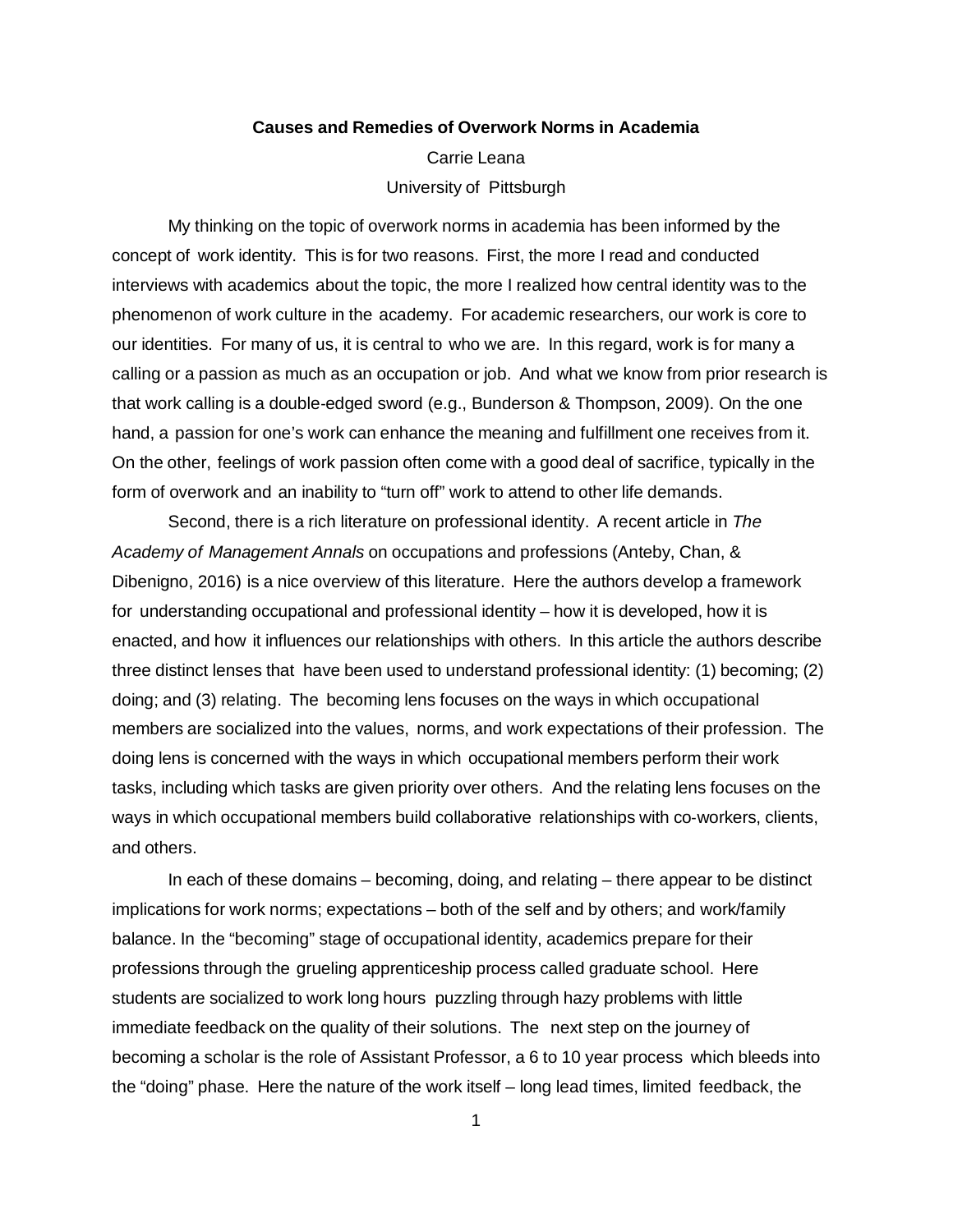necessity of early success – is complicit in creating pressure to focus on one's work, often at the expense of other aspects of one's life. In the "relating" dimension of occupational identity, academics face demands from multiple constituencies, each knowing only a sliver of what an academic does with her time, and each assuming that their particular demands take priority. Students have little awareness of professors' research activities; journal editors have little interaction with the students to whom one is responsible; research colleagues have little interest in the demands of other projects one is engaged in; and deans and department chairs have seemingly little awareness of the competing demands for faculty time.

 A final aspect of occupational identity for academics is the scorecards that are used to benchmark success. Articles published, citation counts, grant money raised, and student evaluations of teaching performance are readily accessible, both to the individual faculty member and to colleagues, administrators and students. Thus, measures of success are both very public and continually salient, adding further pressure to continually perform. At the same time, opportunity for reflection is an ideal that attracted many of us to the profession and is a unique feature of academic life – consultants, doctors, lawyers and other professionals don't expect reflection to be part of their jobs, but academics do. But because of the ever‐salient scorecards, such reflection is increasingly harder to come by and the disconnect between the ideal and the reality can be a further source of stress and burnout.

 These are some of the factors that contribute to the overwork culture in academia. A question before us is how this can be remedied. Here my interviews with junior faculty were illuminating.

 Interestingly, the dozen or so faculty I spoke with reported that while some of the pressures they face are levied externally by deans, department chairs and senior colleagues, at least as many are self‐ imposed. And this makes the solutions far more complex. One thing we know from research across a range of academic disciplines is that norms that are internalized are considerably more difficult to change (Andrighetto, Villatoro, & Conte, 2010; Elaster, 1989; Etzioni, 2000; Durkhein, 1933; French & Raven, 1959). So is it possible for external stimuli to change these internalized norms?

 Katherine Kellogg has done some work with surgical residents that I think is applicable here (Hutter, Kellogg, Ferguson, Abbott, & Warshaw, 2006). Fifteen years ago the Accreditation Council of Graduate Medical Education mandated that residents cut their work hours to no more than 80 per week. In one of their studies, the average number of hours residents spent at work decreased from 99.5 to 78.9 hours per week after the mandate. This resulted in significant increases in residents' job satisfaction and quality of life outside of work,

2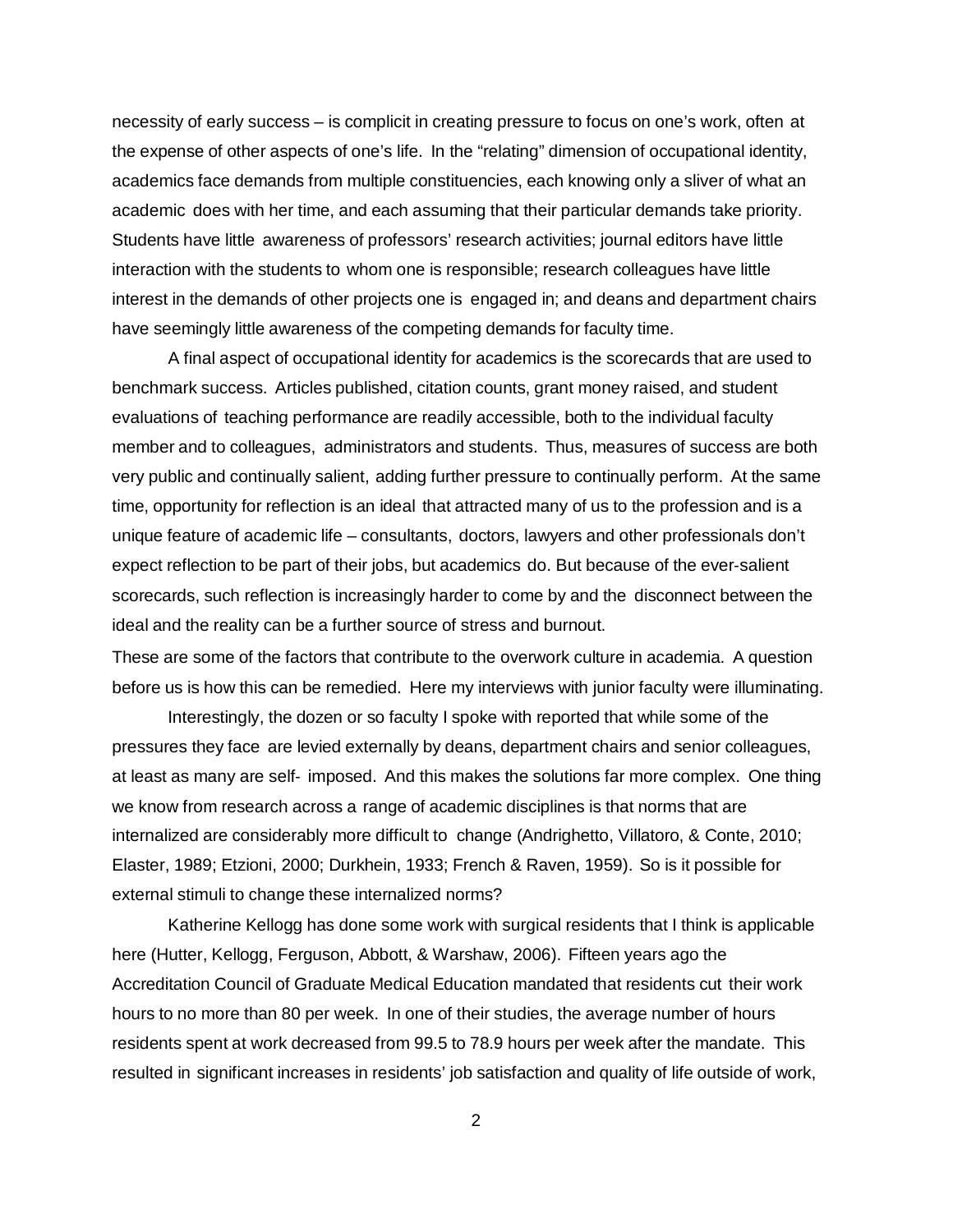as well as decreases in their reported feelings of burnout, without decrements in patient outcomes. Interestingly, however, residents did not perceive a significant change in their workloads, and attending physicians (who supervised the residents) reported lower quality of life both in and outside of work after the change. In a follow‐up ethnographic study, Kellogg (2009) followed two hospitals as they attempted to decrease resident work hours to comply with the ACGME mandate. In one hospital, the change was successful, largely due to collective action and the development of a cultural and political "toolkit" (consisting of staffing, accountability and evaluation systems), while in the other hospital, collective action was inconsistent and the toolkit was under‐developed (Kellogg, 2011).

 How might such "toolkits" be developed for overworked academics? First, it is hard to overestimate the effect of the mandated limitations on the number of hours residents spent at work. While this may not be so feasible in an academic context, where "face time" is not a requirement, it is worth thinking about systemic solutions to change. Second, an important facet of successful change in the work hours of surgical residents in one hospital was the presence of an evaluation system whereby residents could review the performance of staff surgeons who supervised them. Thus, there was two‐ way feedback: Not only were the supervising surgeons evaluating residents' progress, but the residents could also evaluate the performance of their supervisors in terms of the opportunities for development, realistic expectations, etc. One wonders if such two‐way feedback might be developed in academic settings so that doctoral students and junior faculty could inform department chairs and senior faculty about what's working (and not working) for them. Third, an important cultural aspect of change was support and accountability by senior administrators and supervising physicians. So instead of the "sink or swim" culture at many academic institutions, perhaps senior faculty and administrators could have some accountability in terms of the development of their junior colleagues. While we as senior faculty are often happy to take some credit for junior colleagues who do well, we are not held to account for our junior faculty who do not make the tenure bar.

 To summarize, the overwork culture in academia appears to be due at least as much to internalized norms as to external demands. This means that change is not simply a matter of changing policy, but must also include attention to political and cultural dynamics. The research on changing work norms among medical residents is a useful model in that, like academics, surgeons also held internalized norms of what it meant to be a good surgeon, which had performance ("continuity of care") and identity ("iron man") justifications. But

3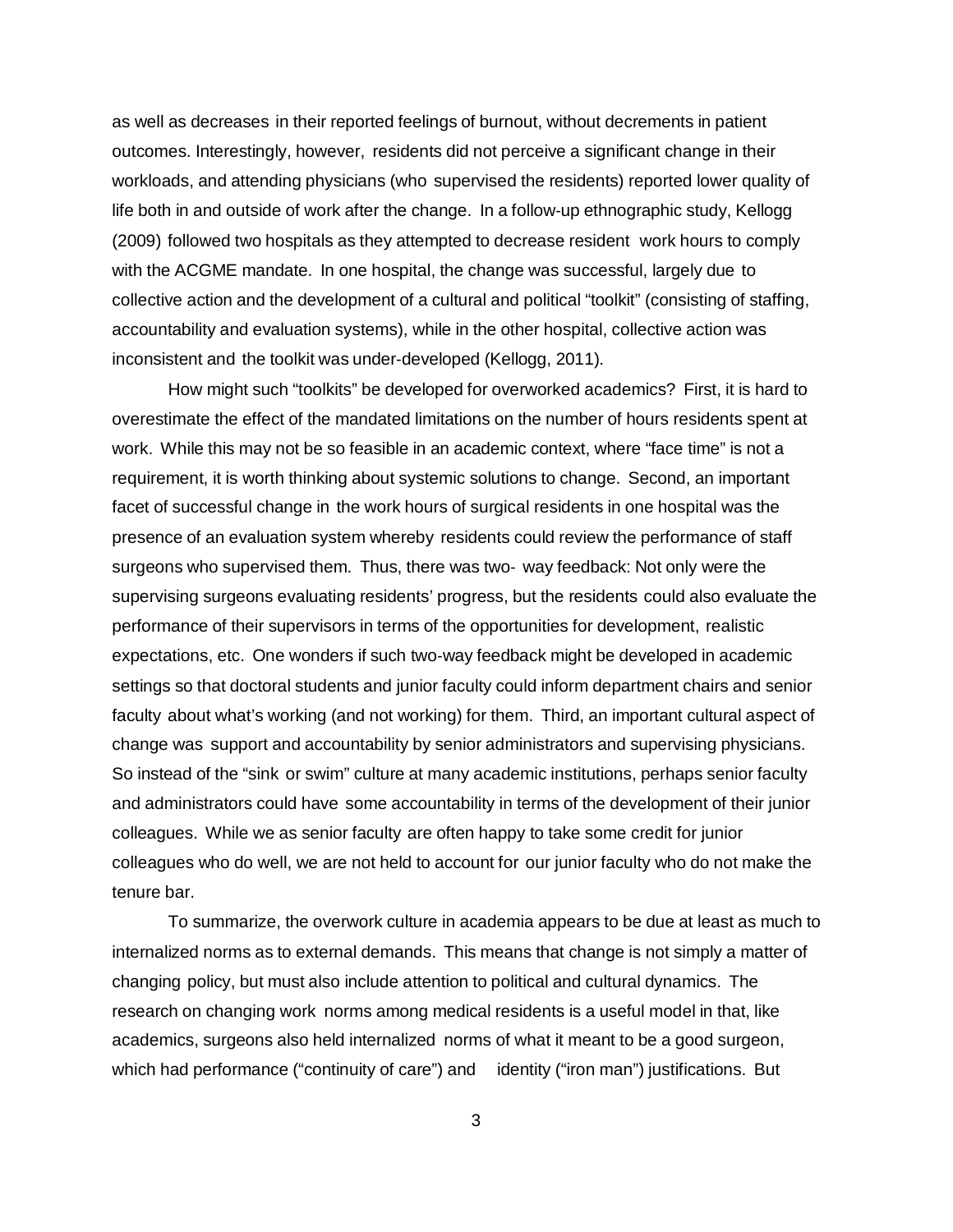change has occurred and I believe there are some lessons here to assist us in our discussions and deliberations.